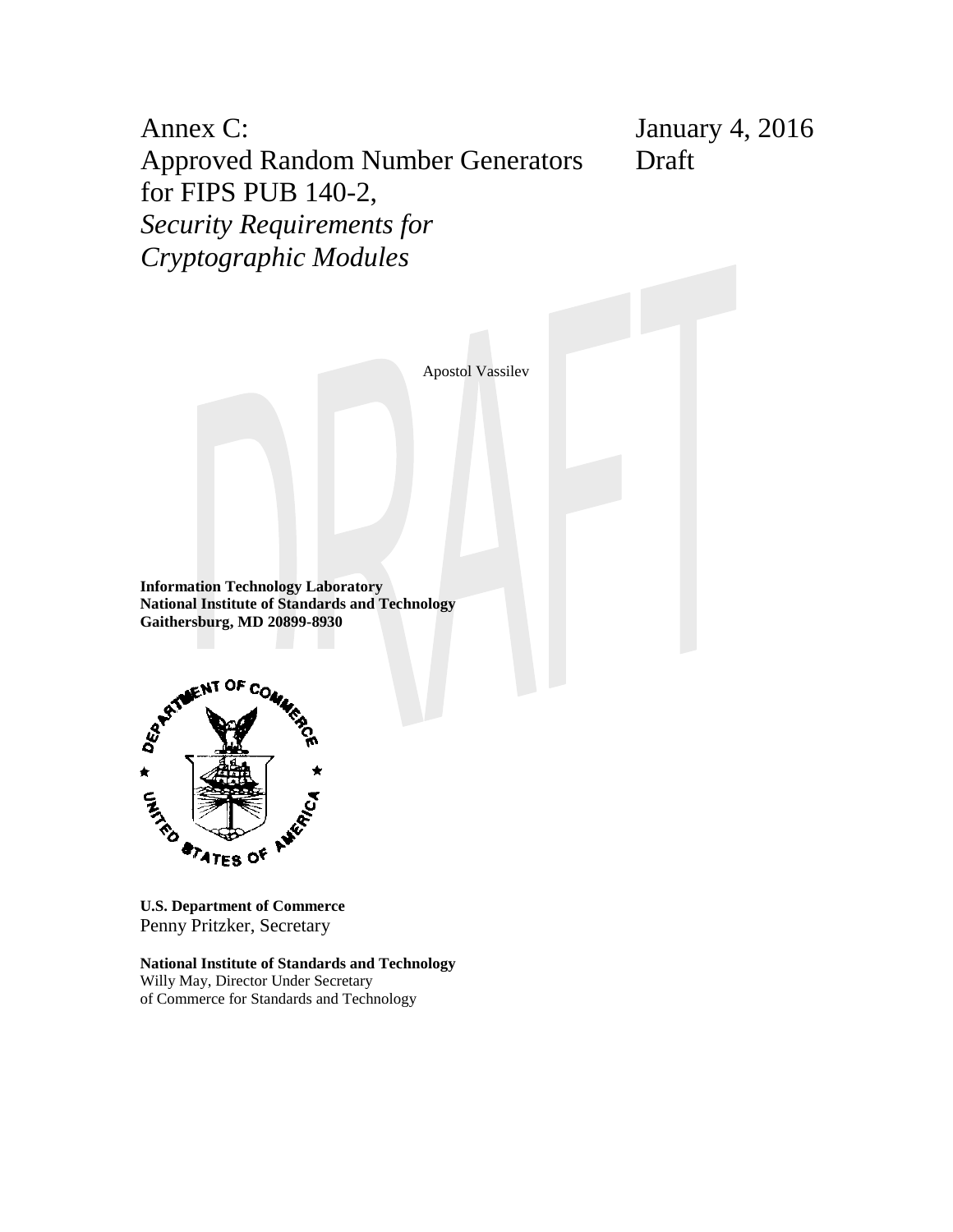# **Annex C: Approved Random Number Generators for FIPS PUB 140-2,** *Security Requirements for Cryptographic Modules*

#### **1. Introduction**

Federal Information Processing Standards Publication (FIPS PUB) 140-2, Security Requirements for Cryptographic Modules, specifies the security requirements that are to be satisfied by the cryptographic module utilized within a security system protecting sensitive information within computer and telecommunications systems (including voice systems). The standard provides four increasing, qualitative levels of security: Level 1, Level 2, Level 3, and Level 4. These levels are intended to cover the wide range of potential applications and environments in which cryptographic modules may be employed. The security requirements cover eleven areas related to the secure design and implementation of the cryptographic module. These areas include the following:

- 1. Cryptographic Module Specification
- 2. Cryptographic Module Ports and Interfaces
- 3. Roles, Services, and Authentication
- 4. Finite State Model
- 5. Physical Security
- 6. Operational Environment
- 7. Cryptographic Key Management
- 8. Electromagnetic Interference/Electromagnetic Compatibility (EMI/EMC)
- 9. Self Tests
- 10. Design Assurance
- 11. Mitigation of Other Attacks

The Cryptographic Module Validation Program (CMVP - [www.nist.gov/cmvp\)](http://www.nist.gov/cmvp) validates cryptographic modules to FIPS PUB 140-2 and other cryptography based standards. The CMVP is a joint effort between NIST and the Communications Security Establishment Canada (CSEC - [www.cse-cst.gc.ca\)](http://www.cse-cst.gc.ca/). Modules validated as conforming to FIPS PUB 140-2 are accepted by the Federal agencies of both countries for the protection of sensitive information (United States) or Designated information (Canada).

In the CMVP, vendors of cryptographic modules use independent, accredited testing laboratories to have their modules tested. Organizations wishing to have validations performed would contract with the laboratories for the required services.

#### **2. Purpose**

The purpose of this document is to provide a list of Approved random number generators applicable to FIPS PUB 140-2.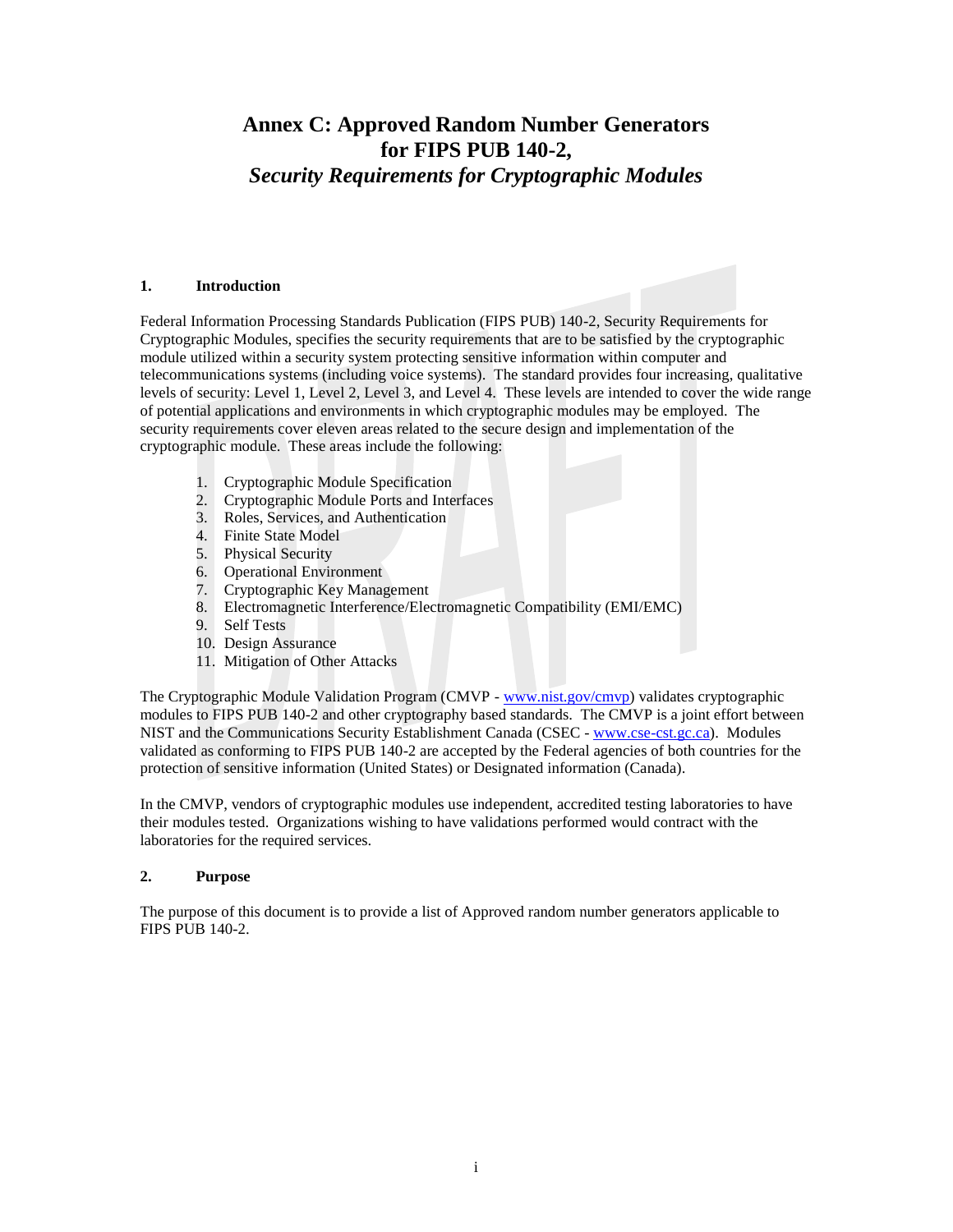# **Table of Contents**

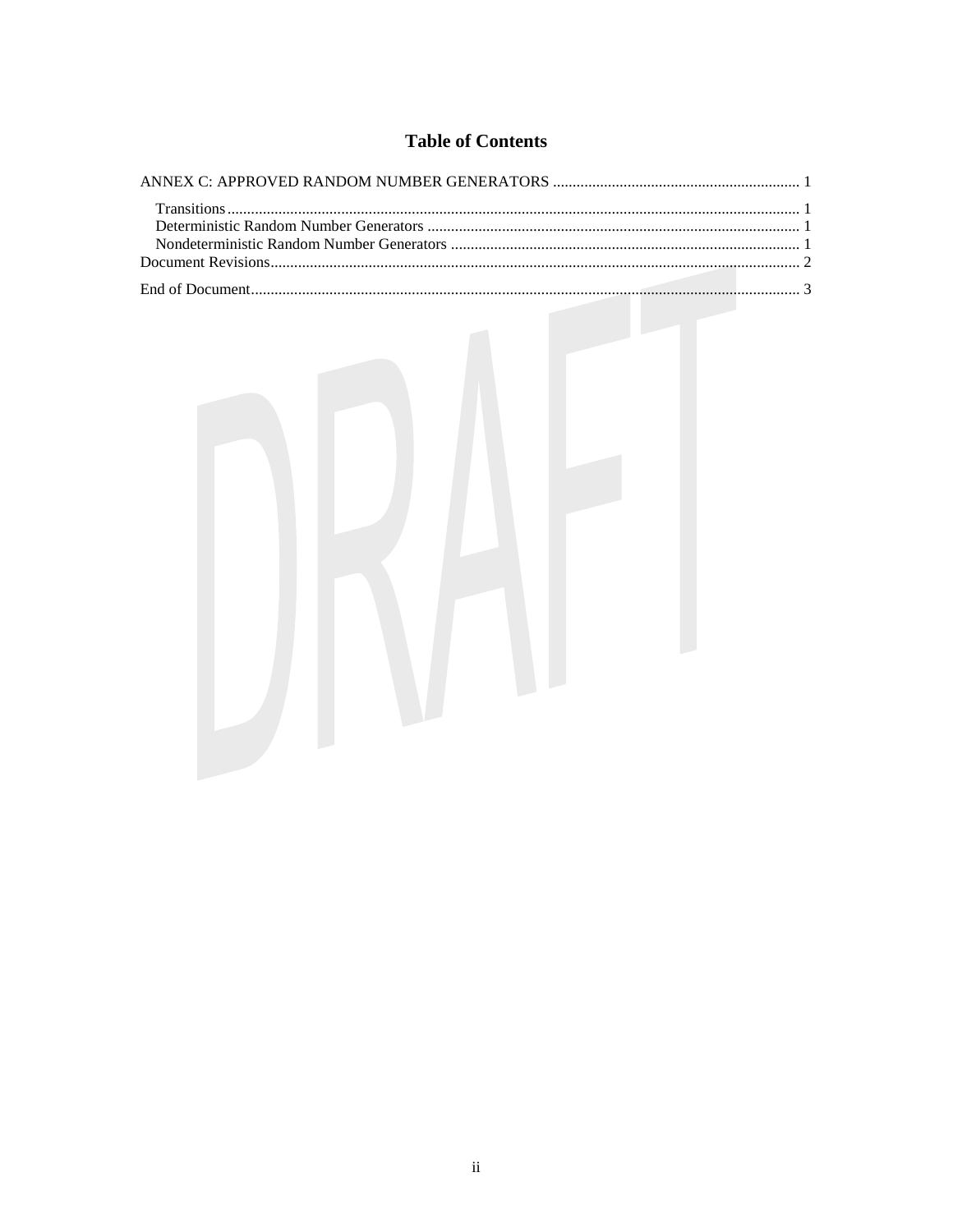# <span id="page-3-0"></span>**ANNEX C: APPROVED RANDOM NUMBER GENERATORS**

Annex C provides a list of Approved random number generators applicable to FIPS PUB 140-2. There are two basic classes: deterministic and nondeterministic. A deterministic RNG consists of an algorithm that produces a sequence of bits from an initial value called a seed. A nondeterministic RNG produces output that is dependent on some unpredictable physical source that is outside human control.

## <span id="page-3-1"></span>**Transitions**

National Institute of Standards and Technology, *[Recommendation for Transitioning the Use of](http://nvlpubs.nist.gov/nistpubs/SpecialPublications/NIST.SP.800-131Ar1.pdf)  [Cryptographic Algorithms and Key Lengths](http://nvlpubs.nist.gov/nistpubs/SpecialPublications/NIST.SP.800-131Ar1.pdf)*, Special Publication 800-131A, November 2015. Sections relevant to this Annex: 1 and 4.

### <span id="page-3-2"></span>**Deterministic Random Number Generators**

1. National Institute of Standards and Technology, *[Recommendation for Random Number Generation](http://nvlpubs.nist.gov/nistpubs/SpecialPublications/NIST.SP.800-90Ar1.pdf)  [Using Deterministic Random Bit Generators](http://nvlpubs.nist.gov/nistpubs/SpecialPublications/NIST.SP.800-90Ar1.pdf)*, Special Publication 800-90A, June 2015.

## <span id="page-3-3"></span>**Nondeterministic Random Number Generators**

There are no FIPS Approved nondeterministic random number generators**.**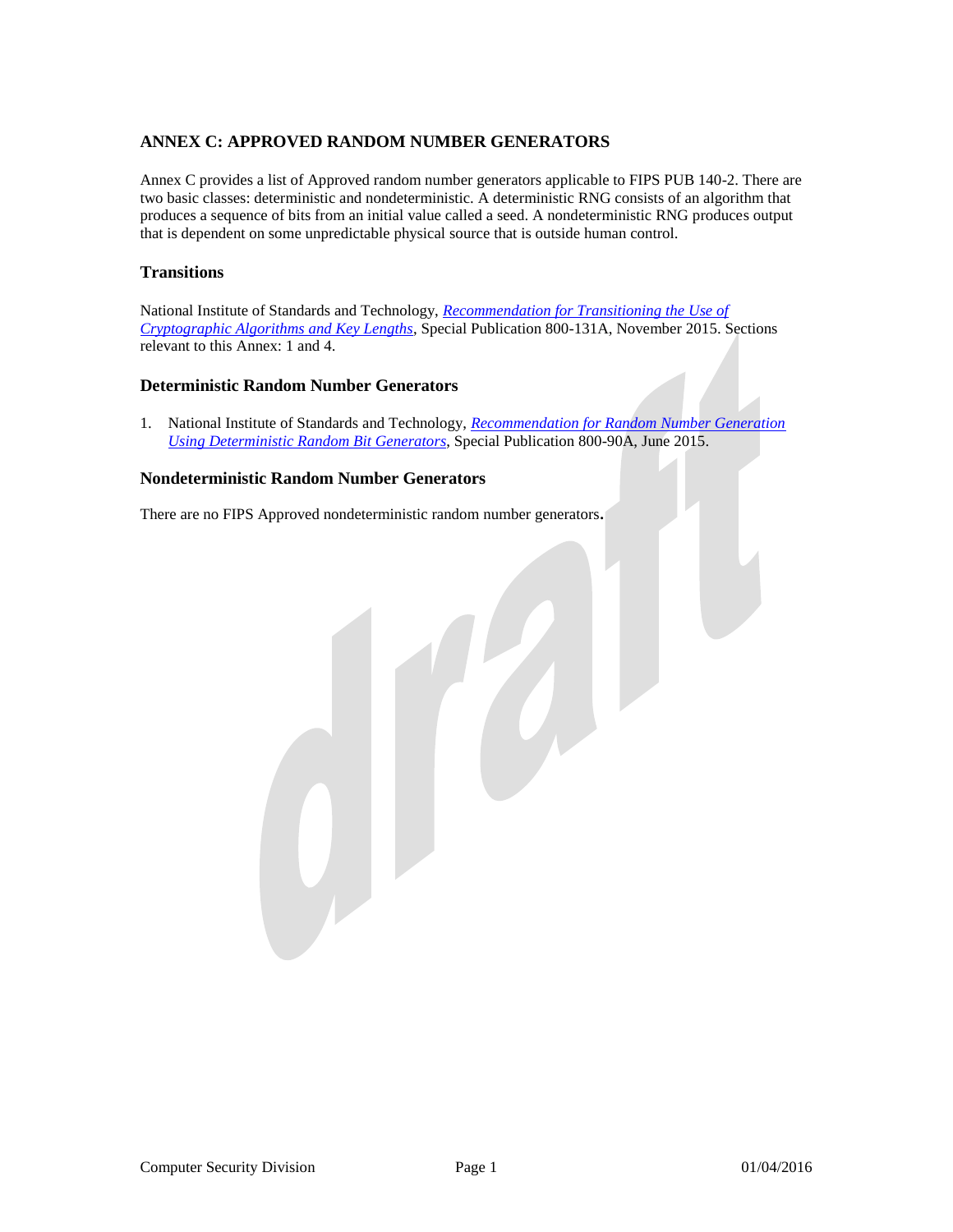## <span id="page-4-0"></span>**Document Revisions**

| Date       | <b>Change</b>                                                                                                                                  |
|------------|------------------------------------------------------------------------------------------------------------------------------------------------|
| 03-17-2003 | Deterministic Random Number Generators, Number 3:                                                                                              |
|            | Updated: corrected reference to Appendix A.2.4 - Digital Signatures Using                                                                      |
|            | Reversible Public Key Cryptography for the Financial Services Industry (rDSA)                                                                  |
| 01-31-2005 | Deterministic Random Number Generators, Number 5:                                                                                              |
|            | Added: NIST-Recommended Random Number Generator Based on ANSI X9.31                                                                            |
|            | Appendix A.2.4 Using the 3-Key Triple DES and AES Algorithms                                                                                   |
| 01-24-2007 | Deterministic Random Number Generators, Number 6:                                                                                              |
|            | Added: Recommendation for Random Number Generation Using Deterministic                                                                         |
|            | <b>Random Bit Generators</b>                                                                                                                   |
| 03-19-2007 | Deterministic Random Number Generators, Number 6:                                                                                              |
|            | Updated: Revision date - Recommendation for Random Number Generation Using                                                                     |
|            | Deterministic Random Bit Generators (Revised)                                                                                                  |
| 10/18/2007 | <b>Updated:</b> Modified URL's                                                                                                                 |
| 07/21/2009 | Updated: Modified URL to archived FIPS 186-2.                                                                                                  |
| 11/24/2010 | Deterministic Random Number Generators, Number 4:                                                                                              |
|            | Updated: Revision date - ANSI X9.62-2005 - Annex D: Public Key Cryptography                                                                    |
|            | for the Financial Services Industry: The Elliptic Curve Digital Signature Algorithm                                                            |
|            | (ECDSA)                                                                                                                                        |
| 06/14/2011 | Deterministic Random Number Generators, Number 4:                                                                                              |
|            | Removed - ANSI X9.62-2005 - Annex D: Public Key Cryptography for the                                                                           |
|            | Financial Services Industry: The Elliptic Curve Digital Signature Algorithm                                                                    |
|            | (ECDSA) and replaced with ANSI X9.62-1998 - Annex A.4: Public Key                                                                              |
|            | Cryptography for the Financial Services Industry: The Elliptic Curve Digital                                                                   |
|            | Signature Algorithm (ECDSA)                                                                                                                    |
|            |                                                                                                                                                |
|            | Note: ANSI X9.62-2005 - Annex D: Public Key Cryptography for the Financial                                                                     |
|            | Services Industry: The Elliptic Curve Digital Signature Algorithm (ECDSA) is                                                                   |
|            | incorporated in NIST SP 800-90 (Number 6) HMAC_DRBG                                                                                            |
| 07/26/2011 | <b>Added new Section: Transitions</b>                                                                                                          |
|            | Added: Recommendation for Transitioning the Use of Cryptographic Algorithms                                                                    |
|            | and Key Lengths                                                                                                                                |
| 02/16/2012 | Deterministic Random Number Generators, Number 6:                                                                                              |
|            | Updated document name, revision date and reference URL - Recommendation for                                                                    |
| 07/02/2015 | Random Number Generation Using Deterministic Random Bit Generators.<br>Deterministic Random Number Generators, Removed Number 1, 2, 5. Updated |
|            | reference to SP 800-90A in new Number 3.s                                                                                                      |
| 01-04-2016 | Removed the following from the approved list:                                                                                                  |
|            | American Bankers Association, Digital Signatures Using Reversible Public<br>2.                                                                 |
|            | Key Cryptography for the Financial Services Industry (rDSA), ANSI X9.31-                                                                       |
|            | 1998 - Appendix A.2.4.                                                                                                                         |
|            | 3.<br>American Bankers Association, Public Key Cryptography for the Financial                                                                  |
|            | Services Industry: The Elliptic Curve Digital Signature Algorithm (ECDSA),                                                                     |
|            | ANSI X9.62-1998 - Annex A.4                                                                                                                    |
|            |                                                                                                                                                |